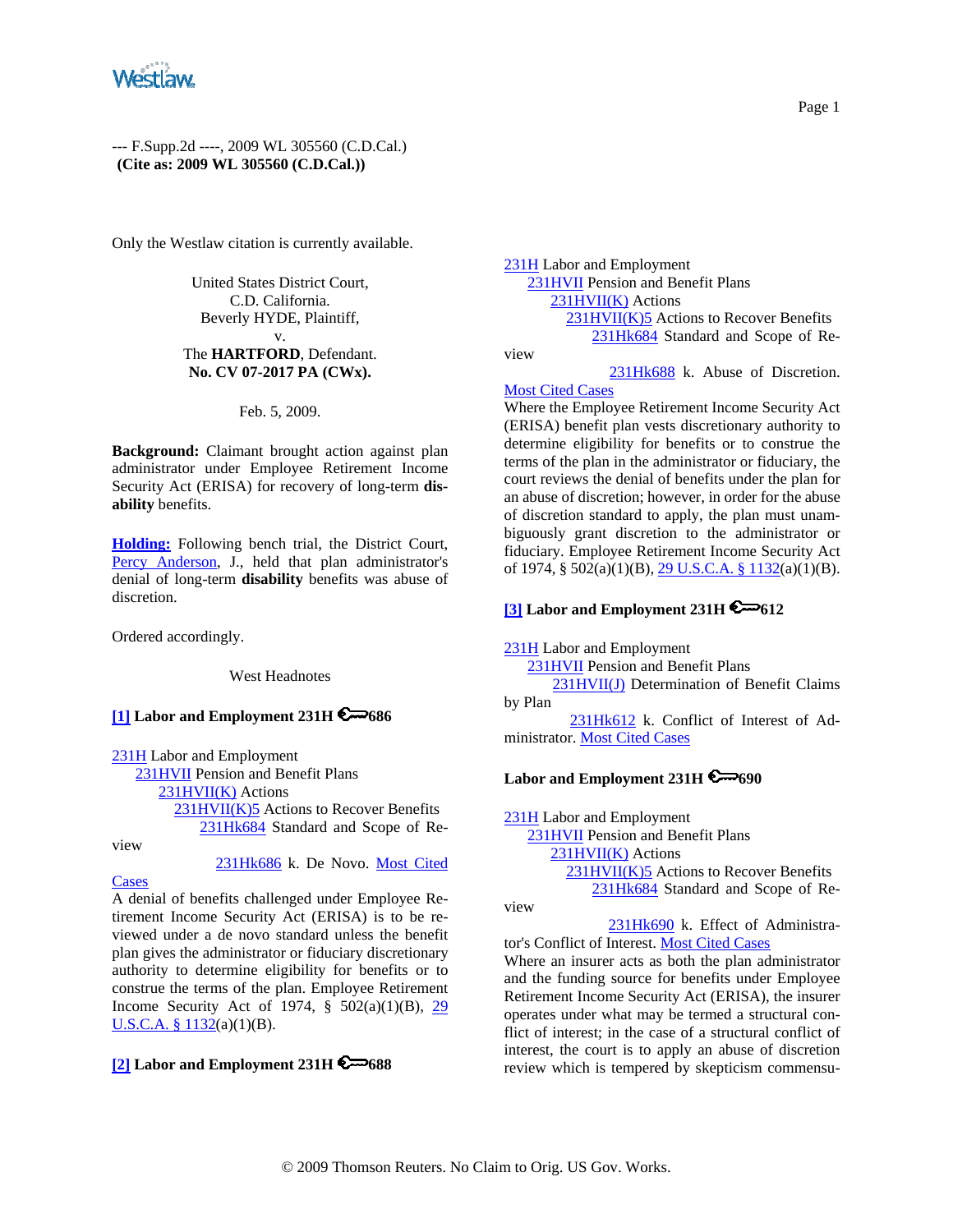rate with the plan administrator's conflict of interest. Employee Retirement Income Security Act of 1974, § 502(a)(1)(B), 29 U.S.C.A. § 1132(a)(1)(B).

## **[4] Labor and Employment 231H 6 685**

231H Labor and Employment 231HVII Pension and Benefit Plans 231HVII(K) Actions 231HVII(K)5 Actions to Recover Benefits 231Hk684 Standard and Scope of Review

231Hk685 k. In General. Most Cited

Cases A district court evaluating an Employee Retirement Income Security Act (ERISA) benefits denial, when faced with all the facts and circumstances, must decide in each case how much or how little to credit the plan administrator's reason for denying insurance coverage. Employee Retirement Income Security Act of 1974, § 502(a)(1)(B), 29 U.S.C.A. § 1132(a)(1)(B).

## **[5] Labor and Employment 231H**  $\mathbb{R}$  691

231H Labor and Employment

 231HVII Pension and Benefit Plans 231HVII(K) Actions 231HVII(K)5 Actions to Recover Benefits 231Hk691 k. Record on Review. Most

### Cited Cases

When evaluating an Employee Retirement Income Security Act (ERISA) benefits denial, the district court may, in its discretion, consider evidence outside the administrative record to decide the nature, extent, and effect on the decision-making process of any conflict of interest; the decision on the merits, though, must rest on the administrative record once the conflict, if any, has been established, by extrinsic evidence or otherwise. Employee Retirement Income Security Act of 1974, § 502(a)(1)(B), 29 U.S.C.A. §  $1132(a)(1)(B)$ .

## **[6] Insurance 217 2561(2)**

217 Insurance

 217XX Coverage--Health and Accident Insurance 217XX(C) **Disability** Insurance 217k2553 Nature or Degree of **Disability** 217k2561 Total **Disability** 217k2561(2) k. Regular, Customary or Ordinary Occupation. Most Cited Cases

# **Labor and Employment 231H 572**

231H Labor and Employment

231HVII Pension and Benefit Plans

 231HVII(H) Coverage and Benefits of Particular Types of Plans

231Hk570 **Disability** Plans

 231Hk572 k. Conditions Constituting **Disability**. Most Cited Cases

Employee Retirement Income Security Act (ERISA) plan administrator's denial of long-term **disability** benefits based on determination that claimant was not totally disabled from performing her own occupation was abuse of discretion; although there was evidence that claimant could perform other occupations, standard was whether claimant could perform her "own occupation," testimony of claimant's physician that she was capable of full time sedentary occupation as defined by Department of Labor with no repetitive/constant hand or wrist movements was not inconsistent with analysis that claimant could not perform her own occupation, and video **surveillance** of claimant performing other activities outside of work did not establish that claimant could perform her "own occupation." Employee Retirement Income Security Act of 1974, § 502(a)(1)(B), 29 U.S.C.A. §  $1132(a)(1)(B)$ .

Lloyd C. Ownbey, Jr., Lloyd C. Ownbey Jr., Law Offices, Pasadena, CA, for Plaintiff.

Daniel W. Maguire, Keiko J. Kojima, Burke Williams and Sorensen, Los Angeles, CA, for Defendant.

## FINDINGS OF FACT AND CONCLUSIONS OF LAW

### PERCY ANDERSON, District Judge.

**\*1** This is an Employee Retirement Income Security Act ("ERISA") action for recovery of long-term **disability** benefits. Plaintiff Beverly Hyde ("Plaintiff") seeks benefits under a group insurance policy (the "Policy") issued to Time Warner Inc. and its participating subsidiaries, including Warner Bros., by **Hartford** Life Insurance Company ("Hartford").<sup>FN1</sup> On November 10, 2008, following the filing of the Administrative Record and briefing by the parties, the Court, sitting without a jury, conducted a bench trial.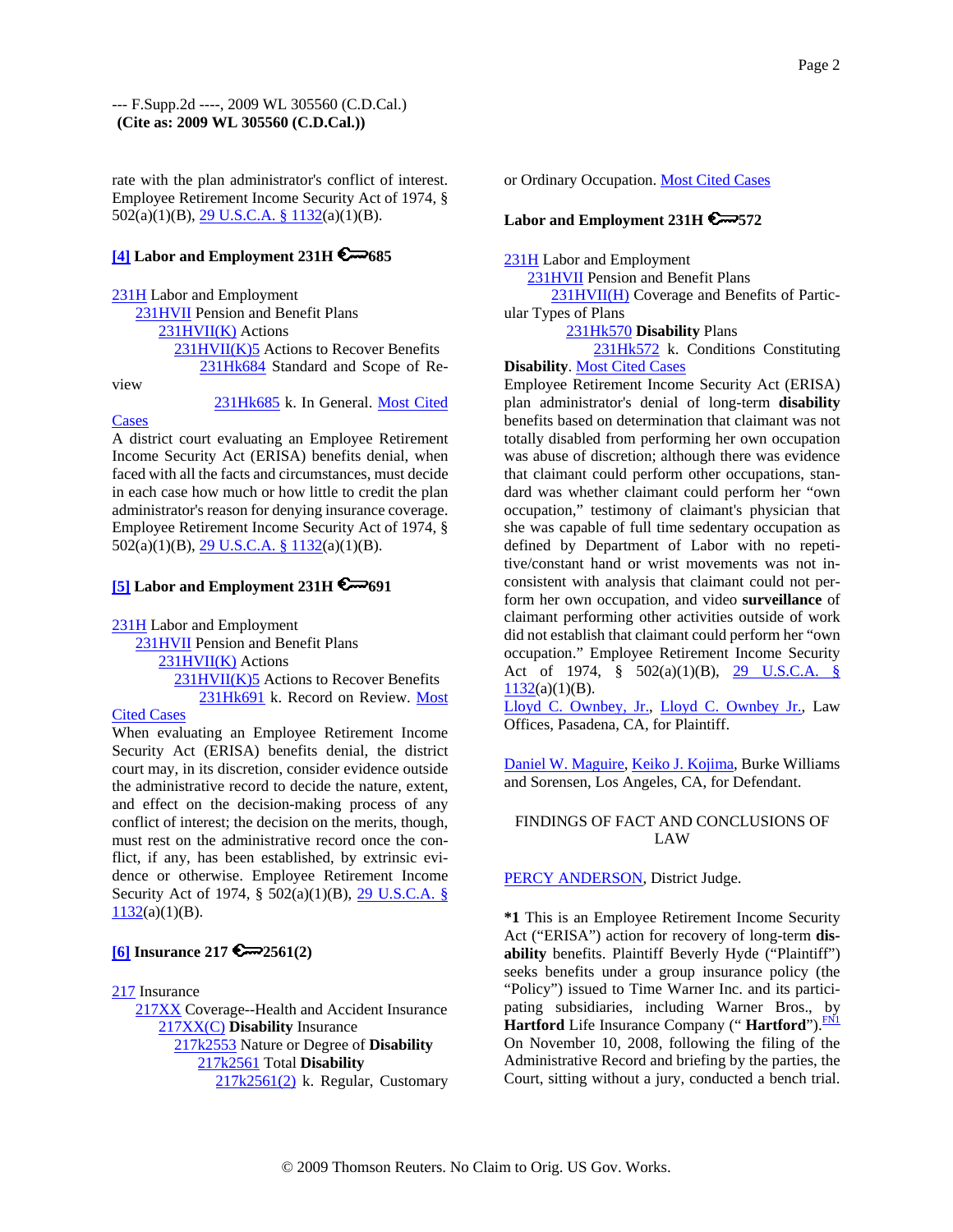Having considered the materials submitted by the parties and reviewed the evidence, the Court makes the following findings of fact and conclusions of law pursuant to Federal Rule of Civil Procedure 52(a):

#### **I.** *Factual and Procedural Background*

Plaintiff was employed as an executive secretary at Warner Bros. until August 1998. (Administrative Record ("AR") 721.) In April 1999, she submitted a claim for long term **disability** benefits as a result of bilateral carpal tunnel syndrome ("CTS"). (AR 721-27.) As part of her claim, Plaintiff's employer prepared an "Employer's Statement" which requested information concerning the physical aspects of Plaintiff's job. According to the form, tasks performed "occasionally" meant that the employee performed them up to 33% of the time, tasks performed "frequently" accounted for 34% to 66% of the employee's time, and tasks performed "continuously" meant that the employee did the activity between 67% and 100% of the time. (AR 722.) Plaintiff's employer reported that she performed no activities "continuously" but did engage in "Keyboard Use/Repetitive Hand Motion" "frequently." (*Id.*)

Included with Plaintiff's claim was a report prepared by Dr. Brent Miller, an orthopedic surgeon who diagnosed and treated Plaintiff's CTS. (AR 735-39.) In his report prepared following an examination on September 24, 1998, Dr. Miller stated that Plaintiff had told her that she spent about 90% of her time at work typing on a computer. (AR 736.) Dr. Miller also reviewed the results of a nerve conduction study performed on Plaintiff by Dr. Trevor Lynch. (AR 738.) The nerve conduction study showed "only mild discrepancies." (*Id.*) **Hartford** approved Plaintiff's claim on July 21, 1999. (AR 661.) In reaching that determination, **Hartford** concluded that Plaintiff was "totally disabled," which the Policy defines as: "Totally disabled means you are prevented by **Disability** from doing all the material and substantial duties of your own occupation." (AR 747.)  $\frac{FN2}{FN}$ 

In October 1999, **Hartford** learned that Plaintiff was enrolled in a four-year program in interior design at UCLA. (AR 059.) In November 1999, Dr. Miller completed a "Physical Capacities Evaluation Form" which indicated that Plaintiff could "occasionally" lift up to 20 pounds and also handle, finger, and feel occasionally. (AR 618.) Dr. Miller also noted that Plaintiff could not type or write for more than 20 minutes an hour. (AR 619.) Dr. Miller and Plaintiff had discussed the possibility of surgery several times, but Plaintiff repeatedly postponed the procedure. (AR 52-55.) After conducting an internal review, **Hartford** terminated Plaintiff's benefits in a letter dated April 17, 2000. (AR 591-94.)

**\*2** Plaintiff appealed the termination of her benefits. **Hartford** sent Plaintiff's file to Dr. Coleman Levin for a medical review. Dr. Levin concluded that the medical data supported the limitations that Dr. Miller had imposed on Plaintiff's activities. (AR 570-73.) Following a review by a **Hartford** appeal specialist, **Hartford** reinstated Plaintiff's benefits on August 9, 2000. (AR 569.) In a June 2001 report, Dr. Miller reiterated that Plaintiff could still not engage in "continuous keying or writing for more than 20 minutes out of every hour" and concluded that Plaintiff's "condition remained unchanged, and she is still disabled within her own occupation as an executive secretary." (AR 483-84.)

Dr. Miller performed carpal tunnel release surgeries on both of Plaintiff's wrists in December 2001. Following those procedures, in an April 2002 report, Dr. Miller stated that Plaintiff could "occasionally" lift up to 20 pounds and also handle, finger, and feel occasionally. (AR 391-92.) Dr. Miller also opined that Plaintiff could not repetitively use either of her hands. (AR 392.) A May 2002 report from Dr. Miller similarly concluded that despite the surgeries, Plaintiff would "still have the working restrictions of no continuous keying or writing more than 20 minutes out of every hour, and no repetitive strenuous gripping or grasping with either hand." (AR 381.)

**Hartford** ordered video **surveillance** of Plaintiff in August and September 2005. The **surveillance** showed Plaintiff placing two large dogs into her station wagon, driving to a mall, shopping, carrying a box, pushing a shopping cart, loading items from the shopping cart into her car, transferring items from her car to her house, and carrying a large folding table. Plaintiff was then interviewed in her attorney's office by **Hartford** on December 7, 2005. In that interview, Plaintiff stated that she had "full use of my hands and fingers on my best day but only for ten to fifteen minute intervals and then I have to rest my hands for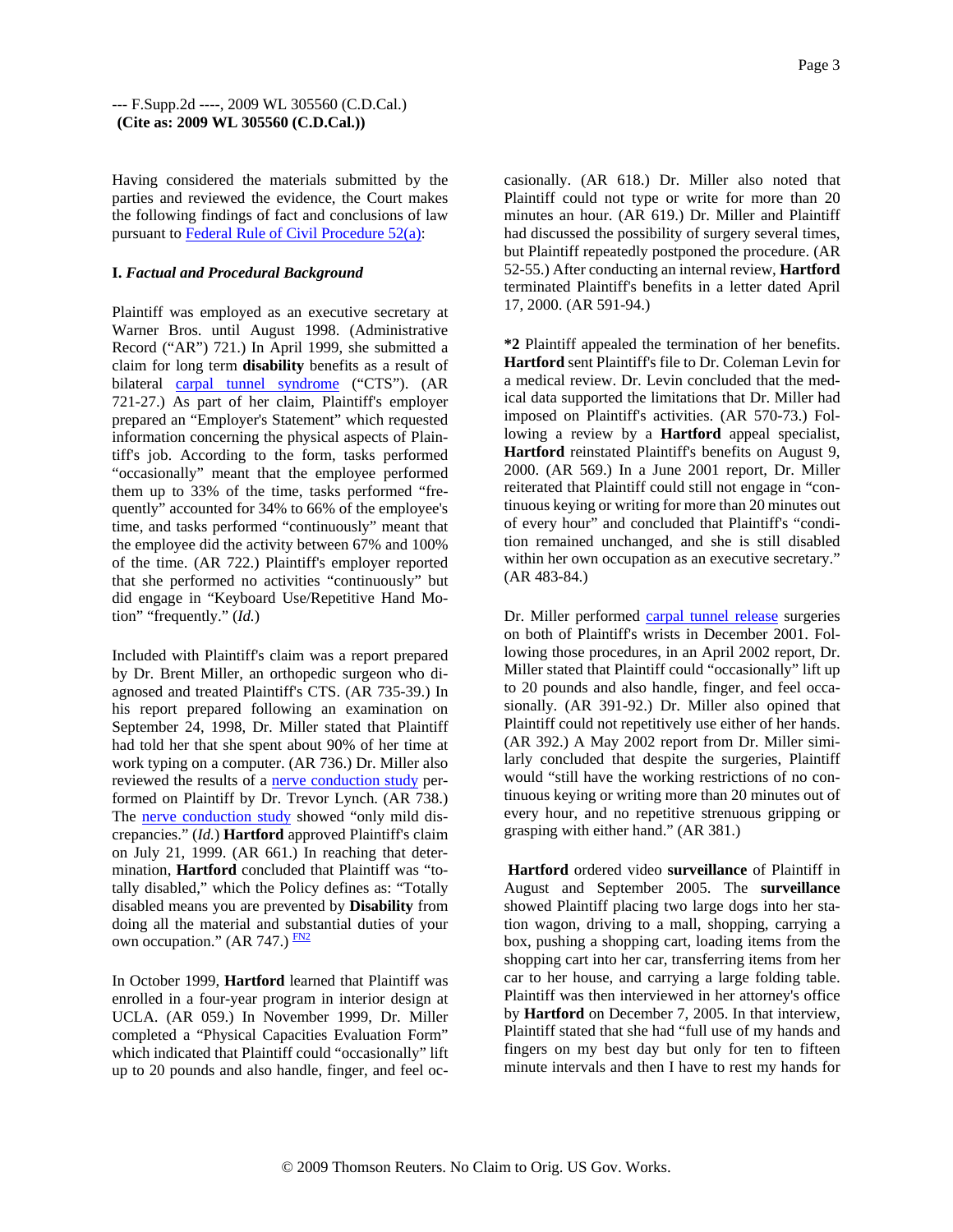thirty minutes before I can use my hands again.... I am able to write for about five minutes on my best day and the pain, numbness, and tingling keep me from writing any longer. If I rest my hands for about thirty minutes I could probably write some more. I can no longer type." (AR 822.)

**Hartford** received updated medical records from Dr. Miller in March 2006. (AR 168-230.) Those records indicated that Dr. Miller performed a right trigger thumb release in January 2006. (AR 193.) Brian Holbrook, a **Hartford** claims examiner, reviewed Plaintiff's file. Based on his review of the file, Holbrook concluded that Plaintiff "would have the functionality to perform a sedentary occupation." (AR 014.) Holbrook referred Plaintiff's file for a medical case management review which was performed by Connie Behrle, a nurse. (AR 012.) Behrle wrote to Dr. Miller, enclosing the video **surveillance** and a copy of Plaintiff's December 2005 interview, and asked Dr. Miller to assess whether Plaintiff "is capable of performing a full time sedentary occupation with no repetitive/constant hand movements?" (AR 166-67.) Dr. Miller agreed that Plaintiff could perform such work. (AR 162.) Although Behrle's inquiry acknowledged that Plaintiff's position required "frequent" typing, Dr. Miller was not asked if Plaintiff could perform an occupation requiring frequent hand movements. (AR 166-67.)

**\*3 Hartford** conducted an employability analysis for Plaintiff (AR 127-57) which appears to be based on Plaintiff being able to perform handling and fingering frequently and feeling constantly. (AR 132.) The results of the employability analysis indicated a number of occupations Plaintiff could perform, including identification clerk, dispatcher, calendar control clerk, customer complaint clerk, insurance clerk, service clerk, skip tracer, scheduler, routing clerk, and **surveillance** system monitor. (AR 127.) After receiving the employability analysis, Holbrook recommended that Plaintiff's benefits be terminated. (AR 008.) The claim was referred to **Hartford's** Peter Johnson, a team leader, who, based on a review of the medical case management review, the **surveillance** video, the employability analysis, and Dr. Miller's opinion that Plaintiff could perform a sedentary occupation with no repetitive or constant hand movements, concluded that Plaintiff "has the functionality to perform full time sed[entary] work." (AR 008.) **Hartford** never required Plaintiff to be examined by an independent

#### medical examiner.

In a letter dated March 28, 2006, **Hartford** terminated Plaintiff's benefits effective March 31, 2006. (AR 121-26.) Plaintiff was informed of her appeal rights (AR 125) and an appeal was filed on her behalf by her attorney. (AR 112-13.) On May 23, 2006, Plaintiff's attorney forwarded a letter dated May 15, 2006 from Dr. Miller to **Hartford**. (Ownbey Decl., Ex. D.) That letter was not addressed to the **Hartford** personnel responsible for handling Plaintiff's claim and apparently was not reviewed during the appeal or made part of the Administrative Record. (AR 005.) In the letter, Dr. Miller reiterates that Plaintiff cannot engage in "continuous keying or writing more than 20 minutes out of every hour, and no repetitive, strenuous gripping or grasping with either hand." (Ownbey Decl., Ex. D.) According to Dr. Miller, "the typing and writing restriction basically precluded her from returning to her usual and customary occupation" of executive secretary and her "work preclusions do remain the same." (*Id.*) **Hartford** denied Plaintiff's appeal in a letter dated July 12, 2006. (AR 086-87.) Plaintiff commenced this action on March 27, 2007.

In its trial briefs, **Hartford** argued that it was the wrong party because it was merely the insurer and not the "plan administrator." During the trial, however, when it could provide no facts establishing that there was any prejudice to prevent Plaintiff from amending the Complaint to add the proper party, **Hartford** waived that defense and requested that the Court proceed with the action against it. Also during the trial, once it became clear that **Hartford's** decision to deny Plaintiff's appeal had not had the benefit of Dr. Miller's May 15, 2006 letter, the Court remanded the action for **Hartford** to consider Dr. Miller's letter.

On remand, **Hartford** considered Dr. Miller's letter but affirmed its decision to terminate Plaintiff's benefits. The Court then directed the parties to file proposed findings of fact and conclusions of law and, upon receiving them, deemed the matter submitted.

### **II.** *Jurisdiction and Venue*

**\*4** This action involves a claim for long term **disability** benefits under an employee welfare benefit plan regulated by ERISA. As such, the Court has original jurisdiction over this matter under 28 U.S.C. § 1331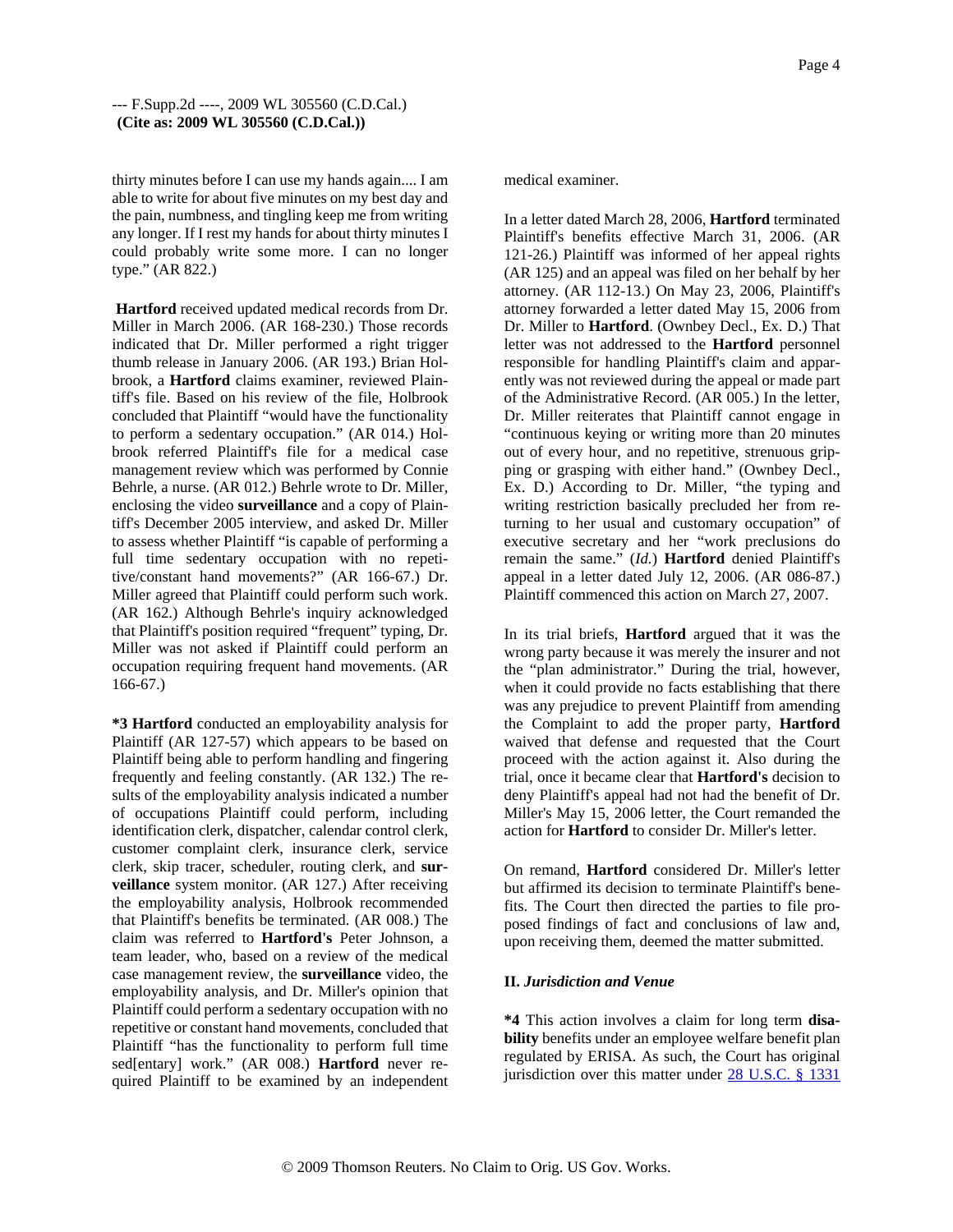and 29 U.S.C. § 1132(e). *See, e.g., Metro. Life Ins. Co. v. Taylor,* 481 U.S. 58, 63, 107 S.Ct. 1542, 1546, 95 L.Ed.2d 55 (1987); *Parrino v. FHP, Inc.,* 146 F.3d 699, 703-04 (9th Cir.1998). Venue in the United States District Court for the Central District of California is invoked pursuant to  $29$  U.S.C. § 1132(e)(2). The parties do not dispute the facts requisite to federal jurisdiction and venue.

### **III.** *Standard of Review*

[1][2] A "denial of benefits challenged under 29 U.S.C. § 1132(a)(1)(B) is to be reviewed under a *de novo* standard unless the benefit plan gives the administrator or fiduciary discretionary authority to determine eligibility for benefits or to construe the terms of the plan." *Firestone Tire & Rubber Co. v. Bruch,* 489 U.S. 101, 115, 109 S.Ct. 948, 956-57, 103 L.Ed.2d 80 (1989); *Saffon v. Wells Fargo & Co. Long Term Disability Plan,* 522 F.3d 863, 866 (9th Cir.2008). Where the plan vests such discretionary authority in the administrator or fiduciary, the Court reviews the denial of benefits under the plan for an abuse of discretion. *Firestone,* 489 U.S. at 115, 109 S.Ct. at 957. However, in order for the abuse of discretion standard to apply, the Plan must unambiguously grant discretion to the administrator or fiduciary. *Kearney v. Standard Ins. Co.,* 175 F.3d 1084, 1089 (9th Cir.1999).

In this case, the policy confers discretionary authority on **Hartford**. Specifically, the policy provides in relevant part that: "The **Hartford** has full discretion and authority to determine eligibility for benefits and to construe and interpret all terms and provisions of the Group Insurance Policy." (AR 747.) The Court concludes that the foregoing language unambiguously grants discretion to **Hartford**.

Once the Court concludes that the policy vests discretionary authority in the administrator or fiduciary, the Court must determine whether the administrator or fiduciary is operating under a conflict of interest. In recent decisions, first the Ninth Circuit, and then the Supreme Court, determined that the abuse of discretion standard still applies even when the administrator has a conflict of interest. *See Metro. Life Ins. Co. v. Glenn,* --- U.S. ----, 128 S.Ct. 2343, 2346, 171 L.Ed.2d 299 (2008) ("Often the entity that administers the plan, such as an employer or an insurance company,

both determines whether an employee is eligible for benefits and pays benefits out of its own pocket. We here decide that this dual role creates a conflict of interest; that a reviewing court should consider that conflict as a factor in determining whether the plan administrator has abused its discretion in denying benefits; and that the significance of the factor will depend upon the circumstances of the particular case."); *Abatie v. Alta Health & Life Ins. Co.,* 458 F.3d 955, 965 (2006) ("Abuse of discretion review applies to a discretion-granting plan even if the administrator has a conflict of interest. But *Firestone* also makes clear that the existence of a conflict of interest is relevant to how a court conducts abuse of discretion review.").

**\*5** [3] Where, as here, an insurer "acts as both the plan administrator and the funding source for benefits," the insurer "operates under what may be termed a structural conflict of interest." *Abatie,* 458 F.3d at 965. In the case of such a structural conflict of interest, the Court is to apply an abuse of discretion review which is "tempered by skepticism commensurate with the plan administrator's conflict of interest." *Id.* at 968. As the Supreme Court explained:

We believe that *Firestone* means what the word 'factor' implies, namely, that when judges review the lawfulness of benefit denials, they will often take account of several different considerations of which a conflict of interest is one.... In such instances, any one factor will act as a tiebreaker when the other factors are closely balanced, the degree of closeness necessary depending upon the tiebreaking factor's inherent or case-specific importance.

*Glenn,* 128 S.Ct. at 2351; *see also Abatie,* 458 F.3d at 968 ("A district court, when faced with all the facts and circumstances, must decide in each case how much or how little to credit the plan administrator's reason for denying insurance coverage. An egregious conflict may weigh more heavily (that is, may cause the court to find an abuse of discretion more readily) than a minor, technical conflict might."); *id.* at 968-69 ("The level of skepticism with which a court views a conflicted administrator's decision may be low if a structural conflict of interest is unaccompanied, for example, by any evidence of malice, of self-dealing, or of a parsimonious claims-granting history. A court may weigh a conflict more heavily if, for example, the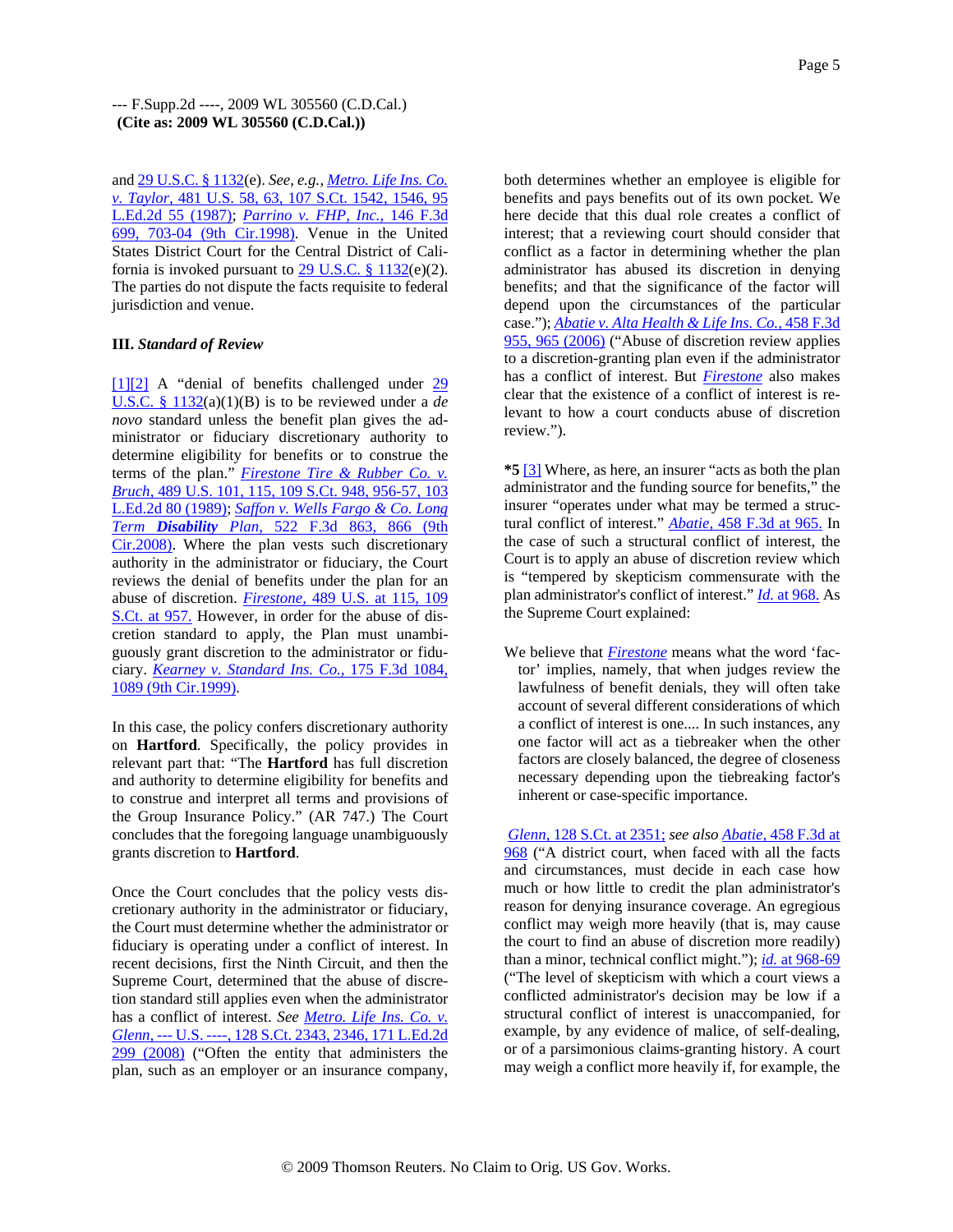### --- F.Supp.2d ----, 2009 WL 305560 (C.D.Cal.) **(Cite as: 2009 WL 305560 (C.D.Cal.))**

administrator provides inconsistent reasons for denial; fails adequately to investigate a claim or ask the plaintiff for necessary evidence; fails to credit a claimant's reliable evidence; or has repeatedly denied benefits to deserving participants by interpreting plan terms incorrectly or by making decisions against the weight of evidence in the record.") (internal citations omitted).

[4][5] "What the district court is doing in an ERISA benefits denial case is making something akin to a credibility determination about the insurance company's or plan administrator's reason for denying coverage under a particular plan and a particular set of medical and other records." *Abatie,* 458 F.3d at 969. In other words, "[a] district court, when faced with all the facts and circumstances, must decide in each case how much or how little to credit the plan administrator's reason for denying insurance coverage." *Id.* at 968; *Saffon,* 522 F.3d at 868-69. "The district court may, in its discretion, consider evidence outside the administrative record to decide the nature, extent, and effect on the decision-making process of any conflict of interest; the decision on the merits, though, must rest on the administrative record once the conflict (if any) has been established, by extrinsic evidence or otherwise." *Abatie,* 458 F.3d at 970.

#### **IV.** *Analysis*

**\*6** [6] Other than **Hartford's** admission that it acts as both the funding source and the administrator, Plaintiff has submitted no facts concerning the extent of **Hartford's** conflict of interest or a history of questionable claims-handling practices. *See Saffon,* 522 F.3d at 868. What the record establishes in this case, however, is a claims decision that was based to a substantial degree on a response from Plaintiff's physician which, contrary to **Hartford's** assertions, does not establish that she is able to do all of the "material and substantial duties" of her "own occupation." **Hartford** also relied on an analysis of other jobs Plaintiff might be able to perform despite the fact that the policy's definition of total **disability** is limited to her "own occupation" and video **surveillance** which did not show Plaintiff doing many of the things she would be required to do as an executive secretary. In these circumstances, **Hartford's** decision, though still analyzed for an abuse of discretion, is entitled to less deference than it would have been had **Hartford** not been operating under a structural conflict of interest.

The principal medical evidence upon which **Hartford** relies to support its decision to terminate Plaintiff's benefits is Dr. Miller's response to Behrle's March 9, 2006 inquiry. In that response, Dr. Miller was asked a yes or no question about Plaintiff's level of functionality. Specifically, the question asked:

The functionality seen in the **surveillance** and Ms. Hyde's own statement of functionality would seem to indicate that she is capable of a full time sedentary occupation as defined by the Department of Labor with no repetitive/constant hand or wrist movements. In your professional opinion do you feel that she is capable of performing a full time sedentary occupation with no repetitive/constant hand movements?

(AR 162.) The problem with **Hartford's** question, and its reliance on Dr. Miller's affirmative response to it, is that it does not solicit the determinative information. Crucially, under the Department of Labor standards, executive secretaries or administrative assistants are expected to type "frequently." Asking Dr. Miller whether Plaintiff could perform a sedentary occupation with no repetitive/constant hand movements is not the same as asking him if Plaintiff could perform a sedentary occupation with frequent hand movements, fingering, or typing. Put simply, Dr. Miller's "yes" answer to the question posed by **Hartford** fails to provide evidence that Plaintiff is not disabled under the policy's definition of total **disability**. Because of the confusing and incomplete nature of **Hartford's** question, there is nothing inconsistent between Dr. Miller's response to it and his medial opinion, reiterated in his May 15, 2006 letter, that Plaintiff is unable to perform her "own occupation."

Additionally, while **Hartford's** letters terminating Plaintiff's benefits and denying her appeal accurately quoted the policy's "own occupation" standard, **Hartford's** decision appears to have been based, at least in part, on an occupational analysis which showed that Plaintiff could perform other jobs. While this information would certainly be relevant to a policy which limited benefits only to those unable to perform "any occupation," **Hartford** never explains how that information is relevant in this instance. The inclusion of this information in the letter terminating